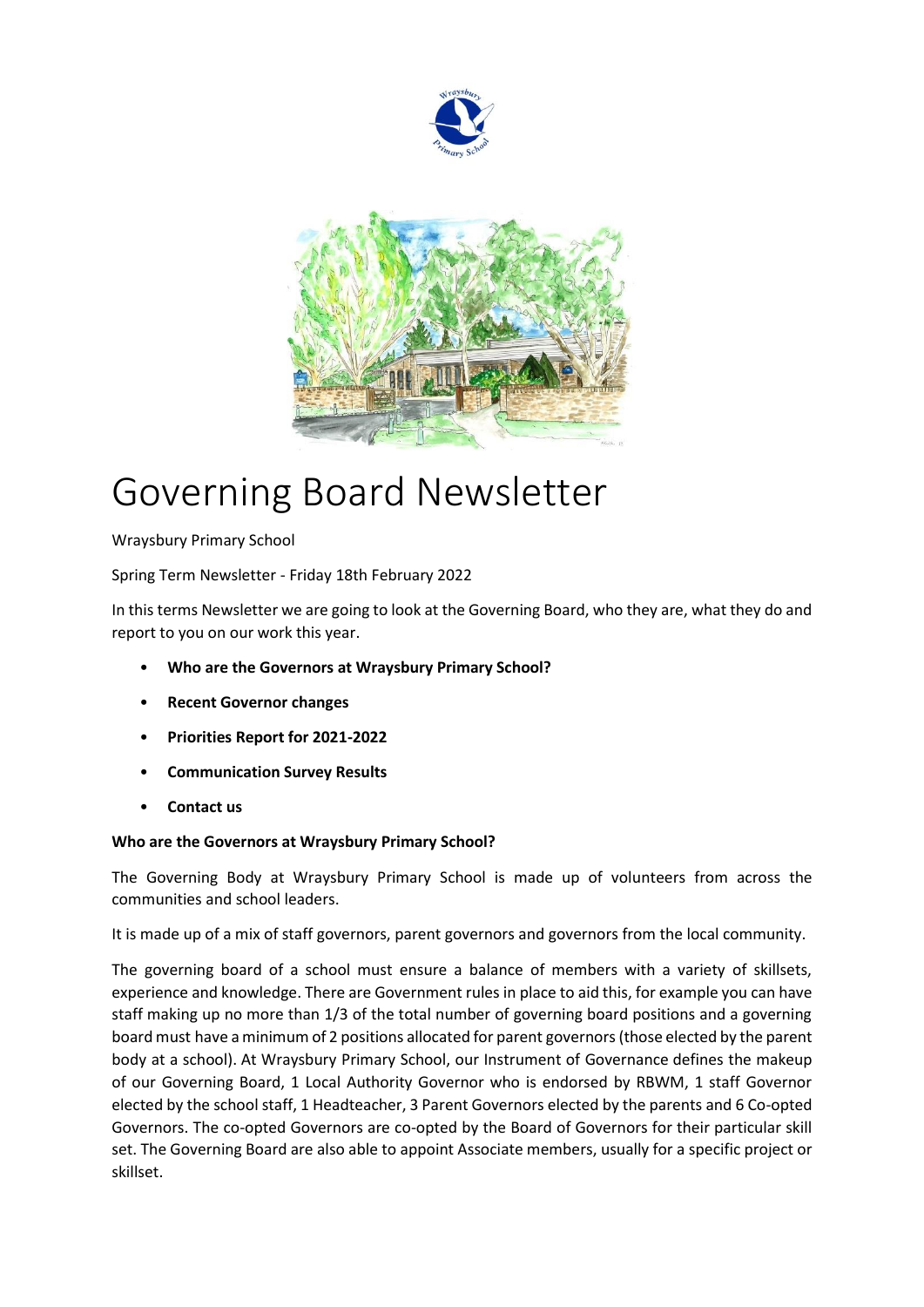

Governors at Wraysbury Primary School are assigned to one of two committees, depending on their skill-set:

- Curriculum, Pupil Welfare and School Community Chaired this academic year by Mrs Jayne Kennedy
- Resources which includes HR, Finance and Facilities Chaired this academic year by Mr Ben Bristow

### **Our Governor Positions**

#### **Headteacher**

• Mrs Alison Fox

#### **Staff Governor**

• Mr Myles Gresswell – Staff Governor

#### **Local Authority Governor**

• Cllr David Cannon

#### **Parent Governors**

- Mr Steven Constable
- Vacancy election to be held March 2022
- Vacancy election to be held March 2022

#### **Co-opted Governors**

- Mr Ben Bristow
- Mrs Jayne Kennedy
- Mr Rohail Latif
- Mrs Meghna Khokha
- Mr Ed Barnes

**Associate Governor** - an associate governor is someone who can help out on a regular basis but is not able to commit to serving as a Board Member.

• Mrs Ruth Fogg

### **Get to know the Governors**

The pen portraits of our governors will shortly be up on our school website for you to see the range of experience, knowledge and skills that we have. In the meantime, we have shared with you the biographies of our Chair and Vice Chair who work closely with the Headteacher and Deputy Headteacher as the Governor leadership team.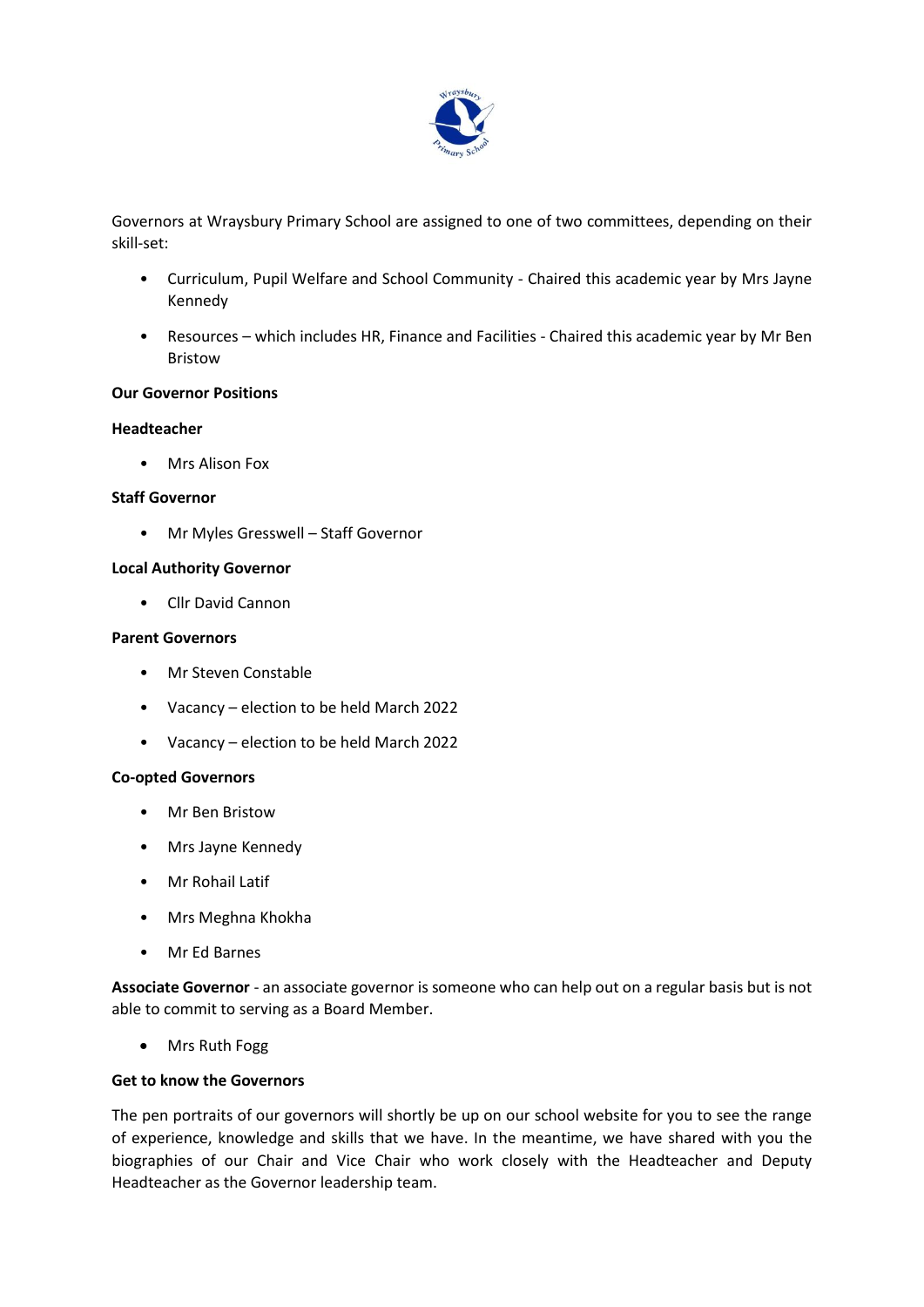

### **Chair of Governors - Mrs Jayne Kennedy**



I have been a Governor since early 2014 when I was elected as a parent governor after answering an advert for finance skills. In fact, my first week was when the school was closed to pupils and the emergency services and flood team had moved in. I now sit on the Governing Board as a co-opted Governor, and I have just been co-opted for a third term. I currently hold the position of Chair of Governors, Chair of the Curriculum, Pupil Welfare and School Community Committee and subject lead for English.

Previously for 6 years, I chaired the Finance, Buildings and Lettings Committee, now incorporated into the Resources Committee.

My background is in Corporate Finance and I am a member of the Chartered Institute of Management Accountants. I am currently employed as the Clerk and Returning Finance Officer for Horton Parish Council. I had no experience of the Education sector when I volunteered in this role.

I have had two children attend Wraysbury school both enjoying their time there, and as a Governor, I have always been passionate about the education, opportunities and the support that Wraysbury School offers to all of its pupils.

I have lived in Wraysbury for over 10 years now and in my spare time I like to walk, travel, read and I play competitive badminton in local leagues when time permits.

#### **Vice Chair of Governors - Ben Bristow**



I have been a Governor at WPS since 2016 when I was elected as a parent Governor. I now sit on the Board as a co-opted Governor and I'm also the Vice Chair of the Governing Board. Additionally, I chair the Resources Committee, which provides oversight and strategic direction to the school for staffing, finance and all matters related to the school buildings and its surroundings.

My background is in strategic programme management. I've driven change for a large international airline, located not too far from the

school, for a number of years. My work has included opening the new crew facilities in Terminal 5, entry into service for new aircraft types and major system implementations. I also spend a fair amount of my time working alongside the pilot union BALPA, so no day is ever dull!

My 2 children have both enjoyed their time and have thrived at Wraysbury. My eldest missed out on a lot during his final year at the school due to the COVID pandemic, but the school adapted admirably which is a great example of how WPS goes to extraordinary lengths for the children in its care. I'm thrilled to be able to support those efforts, in a small way, as part of the governing body.

In my spare time you may see me peddling around the local roads, paddling around one of the local lakes or rivers with the cubs and scouts and in the past, I have played and coached volleyball as part of an international airline volleyball circuit! That's when time permits of course since there are taxiing / supporting duties to fit in for football, tennis, swimming, gymnastics, ballet, hockey…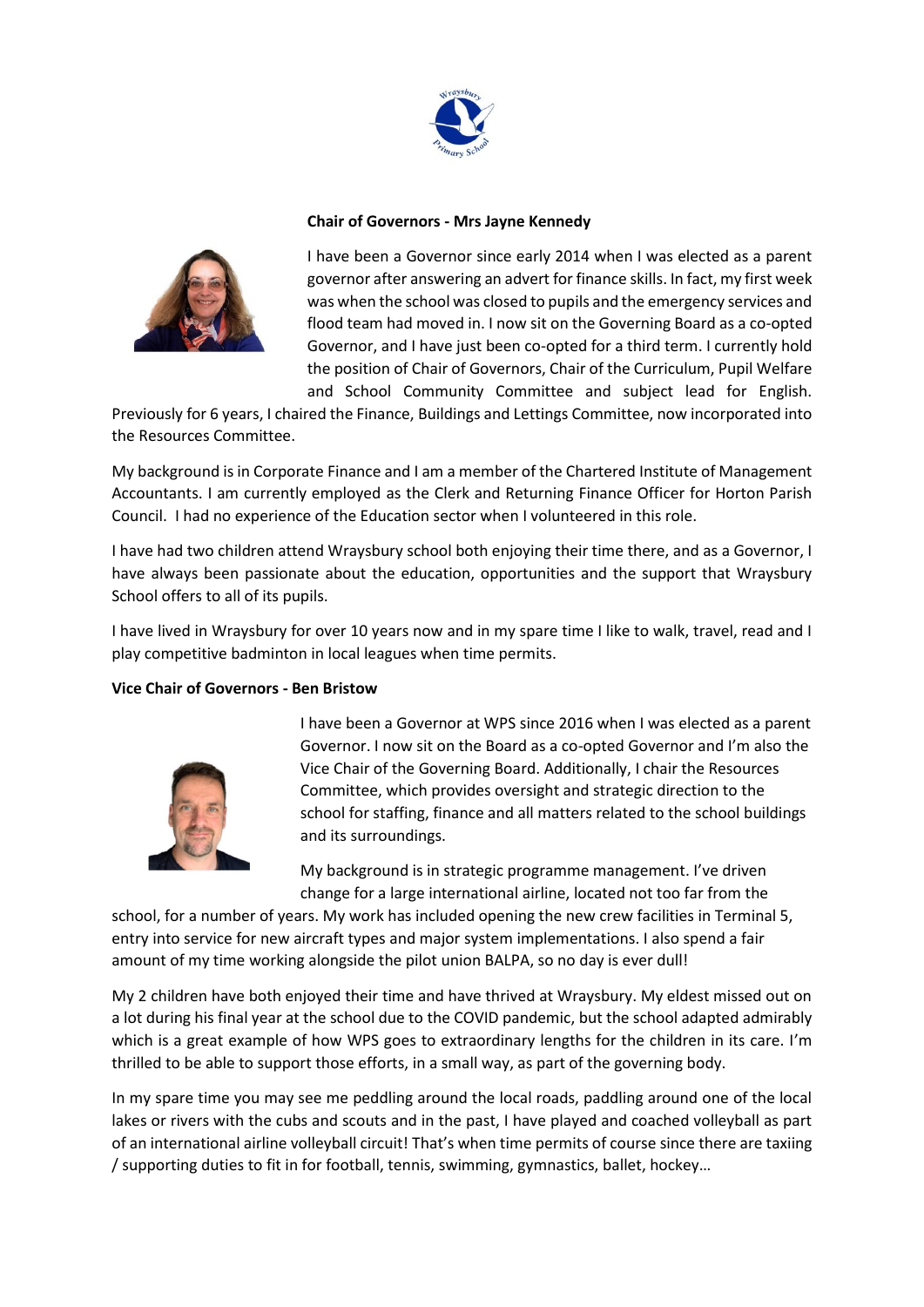

# **Current vacancies on the Governing Body**

We have recently placed an emphasis on Governor recruitment to replace our governors who have left us over the last 18 months. As a result, we have welcomed 2 new co-opt Governors

- Mrs Meghna Khokha a former parent at the school recruited for her experience in finance and digital marketing.
- Mr Ed Barnes a deputy head from another school
- and we will be welcoming 2 new parent governors in March 2022.
- The Board also reappointed Mrs Jayne Kennedy for another 4-year term at the end of January 2022.

We said goodbye and would like to say a big thank you to:

- Mrs Sian Thomas, an Early Years specialist who left us in July 2021 after 4 years.
- Mrs Natalie Griffin-Smith after 4 years as a parent governor. You might still see her around the school as she is also a teacher there
- Mr Doug Robinson also left us after 4 years as a parent governor.

We wish them all well for the future.

### **Clerk to the Governing Board**

Wraysbury Primary School is actively recruiting for a Clerk to the Full Governing Board and hope to begin the interview process very soon. This is a paid role working closely with the Chair of Governors providing agendas, minutes, keeping the information on the Governing Board up to date as well as offering procedural and administrative advice and support to the Board looking both locally and nationally.

The role is part time, approximately 60 hours per academic year, at £13.64 p/h, term time only and will be a mix of working from home, attending Governing Board meetings in person and clerks briefings and trainings in Windsor.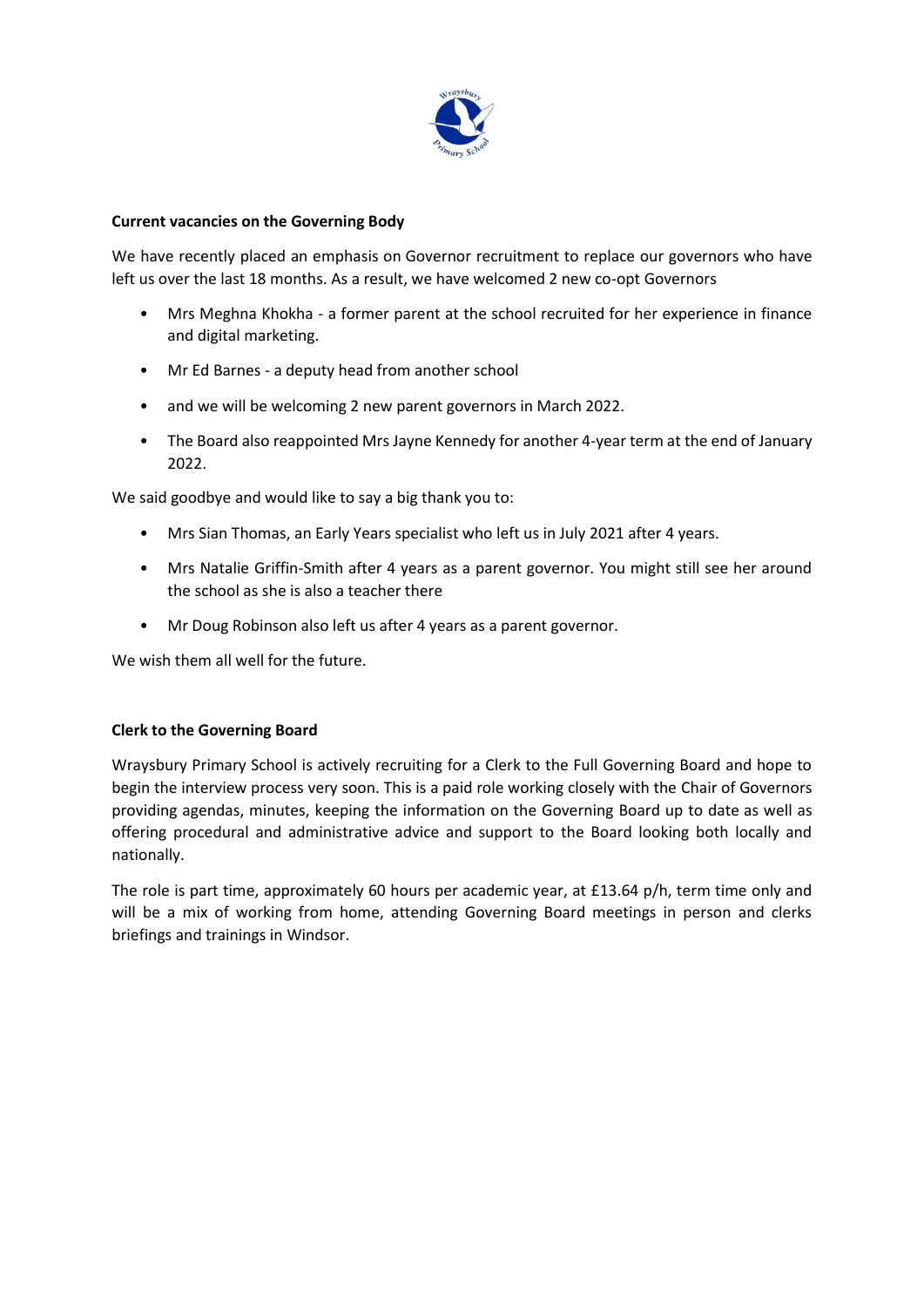

# **Volunteering as a Governor at Wraysbury Primary School**

Being a school governor is a chance to experience leadership at board level at any point in one's career. Governors balance the school's budget, hire the headteacher and make strategic decisions. The role provides individuals with the opportunity to develop and hone skills such as negotiation, influencing and teamwork.

Volunteers need to be dedicated people who care about improving education, but they do not need prior board experience. It makes the role perfect for professionals looking to improve their business and leadership skills, give back to society and enhance children's futures.

One of the most important things to have as a school governor is the time to give the role the professionalism it requires. All new governors are surprised by the time they are expected to commit because it is a volunteer role. The role goes beyond the time spent in meetings and preparing for meetings and as a new Governor you should expect to be volunteering for a minimum of 8 hours per month.

Some of the further expectations that are placed on Governors at Wraysbury Primary School are clerking and chairing. We as Governors provide our own clerking service at committee level so it is normal for two of our governors to be asked to produce committee minutes within a specified period of time. We have 3 Chairing positions all elected by the Governing Board, 2 Committee Chairs and the Chair of Governors. These positions and the Headteacher make up the Governor Leadership team. The Chairs will prepare agendas to a specific deadline working with the Headteacher and using the available information. They will be responsible for keeping the meetings on track so as a board we stick to our annual plans and targets. It sounds a bit scary but if you make the time to attend the RBWM training sessions and do some reading then with the support of your mentor you should have an enjoyable experience which will enhance any CV.

### **Training and support for new Governors**

Many new volunteers are first time governors with no previous experience of working in education, so training is essential. While new governors learn on the job and become more confident with every meeting, training is essential in bridging the initial gaps and helping volunteers contribute effectively from the start.

There are a range of training sessions offered by RBWM on an annual basis, and you can choose from a suite of business and educational subjects based on your requirements and desires, including a suite of four introduction to School Governance sessions that are mandatory training for any new governor at Wraysbury. There is no cost to the individual Governor for these sessions.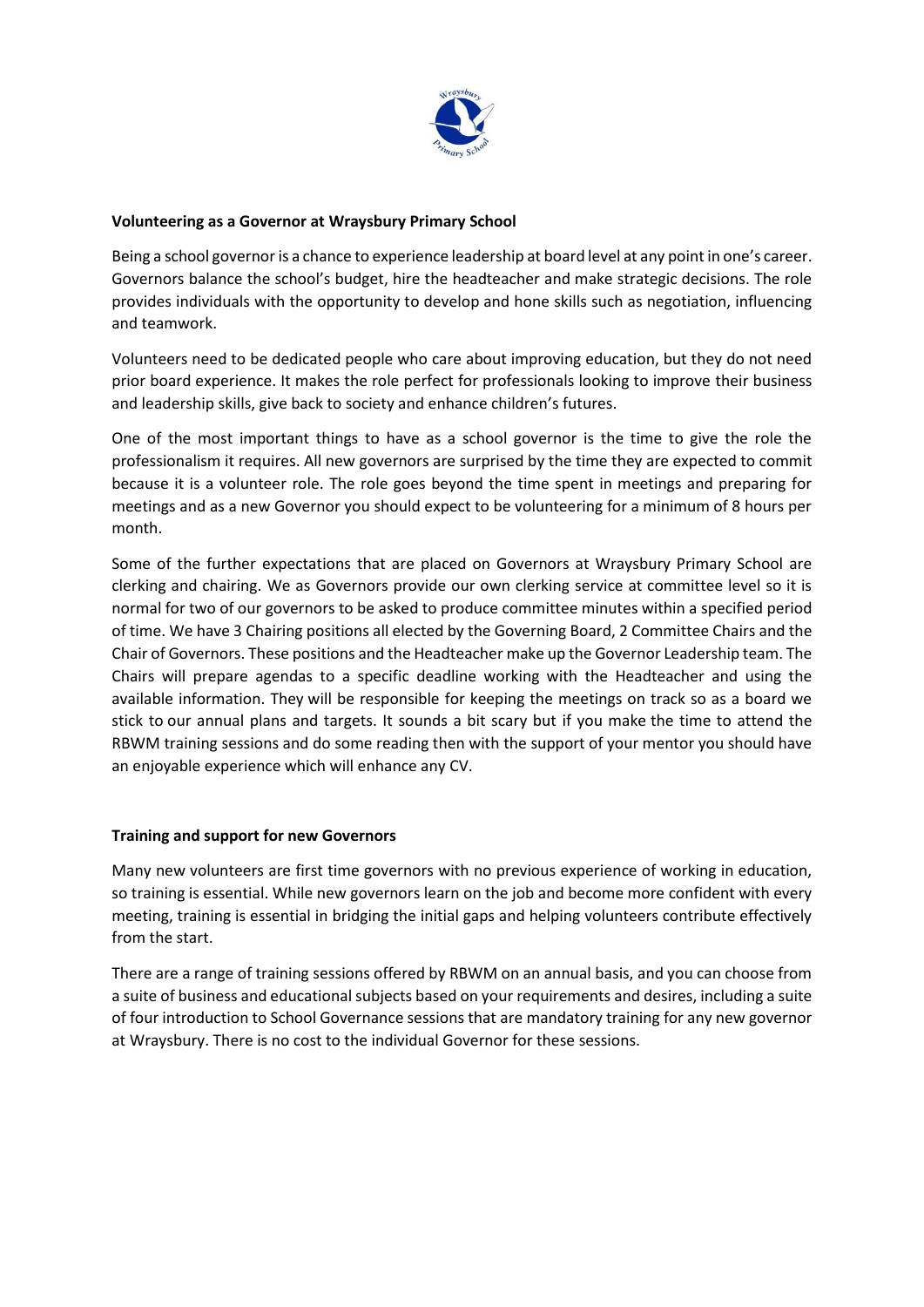

# **2021-2022 Governor Priorities**

As Governors we have agreed longer term priorities under 5 different areas that we will monitor within our committees and support the SLT with projects and consultations that will allow our aims to be achieved over the next 3-5 years.

- **Priority 1 - Improved Pupil catch up, attainment and Progress** this year we are focusing on monitoring the delivery of the curriculum that was started before the pandemic. The new documents and curriculum maps have been uploaded to our learning tab of the school website and the staff in school continue to review and improve the content of the delivered lessons. As Governors, we are looking forward to visiting the classrooms to see a snapshot of the learning on Governors into school day which will take place in March. In addition, each meeting of the Curriculum, Pupil Welfare Committee has a subject lead visitor to talk us through how we are meeting the required standards and any issues faced in doing so. So far, this academic year we have had informative and knowledgeable talks from Mrs Woodhart our English KS2 lead and Miss Hooker who leads Science.
- **Priority 2 - Behaviour and Attitudes to learning.** Following the long periods of absence from school due to the pandemic the Curriculum, Pupil Welfare Committee are monitoring the impact of the implemented policies and programs on behaviour through the incident logs. Absence is also being monitored so we can understand what we need in place to ensure the best outcomes for each and every child at our school.
- **Priority 3 - Staff Wellbeing.** We cannot give our children the best outcomes if we do not have staff at school so the Governing Board are taking a keen interest in staff wellbeing and supporting the SLT to deliver measures needed to staff a school in a pandemic.
- **Priority 4 - Engagement and Relationships**  This priority is looking at how we engage with our school community as a Governing Board and a school. This year we have looked at communication and are monitoring events taking place and attendance from parents evening to school performances. We did a survey at parents evening in November, the results of which are below. The outcomes were overall positive as to the general communication between school and parents. Further groups will be surveyed throughout the rest of this year as we aim to gather your views in other areas. We also identified the need to share our work with you via a school newsletter.
- **Priority 5 - Development of Leaders.** Under this heading we are tackling improving Governance which has seen us recruit new Governors, work to improve the Governor induction process, currently we are advertising the Clerk position and finalising the candidates and we will finish off the appraisal of the Governing Board process. Governors are also keen to support offering development to middle leaders which has started with inviting subject leads to the committee meetings which supports measures being put in place by the SLT in school and at RBWM.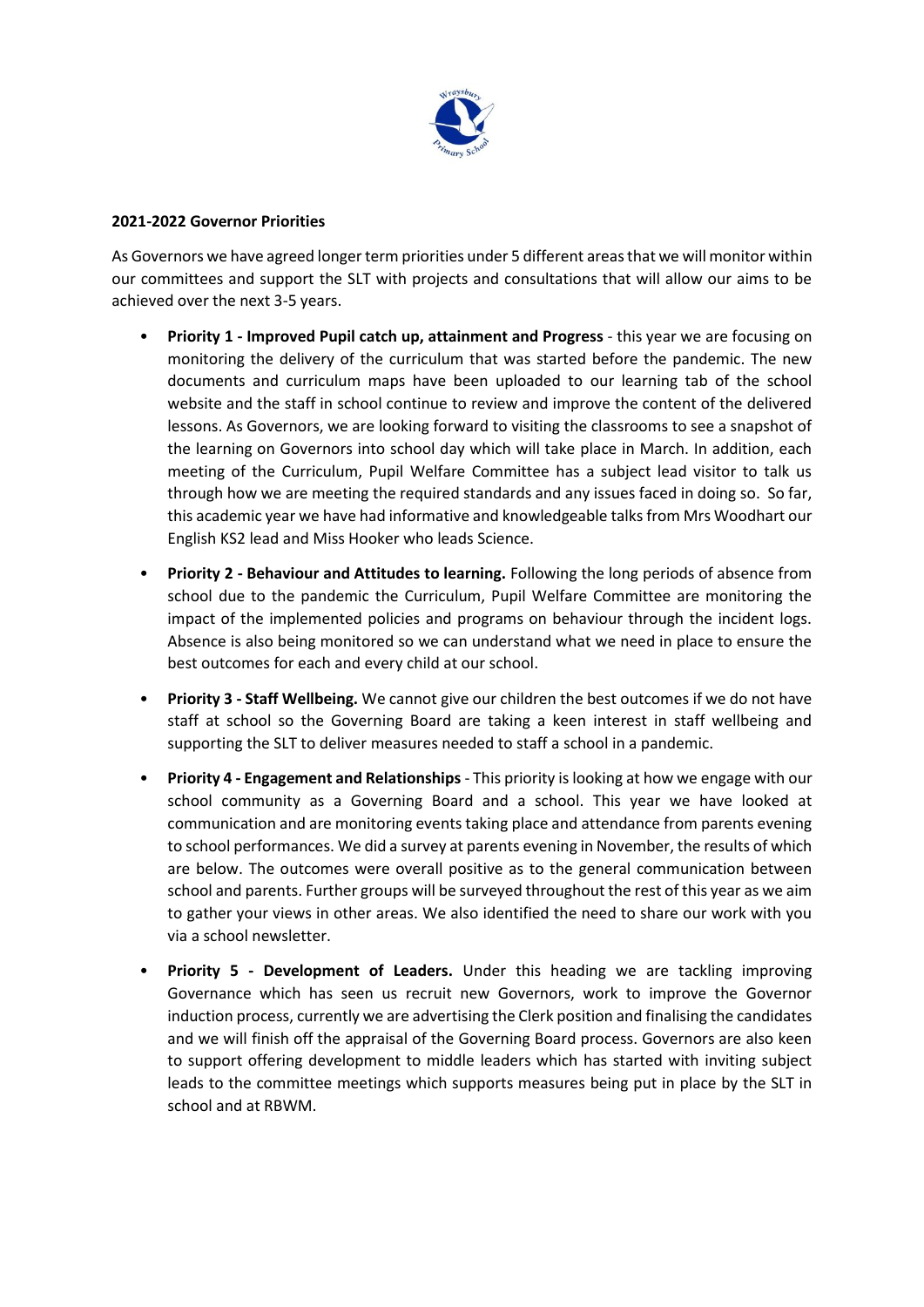

# **Results of our Communications Survey run at the recent Parents' evening**

We ran a survey at the recent Parents' evening to try to better understand what you think about communication from the school and how you receive it.

A whopping 88% of people were satisfied with the school communications, specifically highlighting that the regular email updates were informative. However, a lot of people said that it can be very last minute, especially for upcoming events.

Interestingly approximately a quarter of people preferred to receive text messages from the school.

We were surprised to see a very small response to wanting to receive school communication though social media, despite the majority of people using it regularly. However, around 50% of people would like to see the school more on social media, with an equal balance across Instagram, Facebook and WhatsApp.



We will feed this information into our strategic planning on communication.

*1 - 88% of people were satisfied with general communication from the school.*



*2 - Email was still the preferred method of communication and is certainly easier for Newsletters like this.*